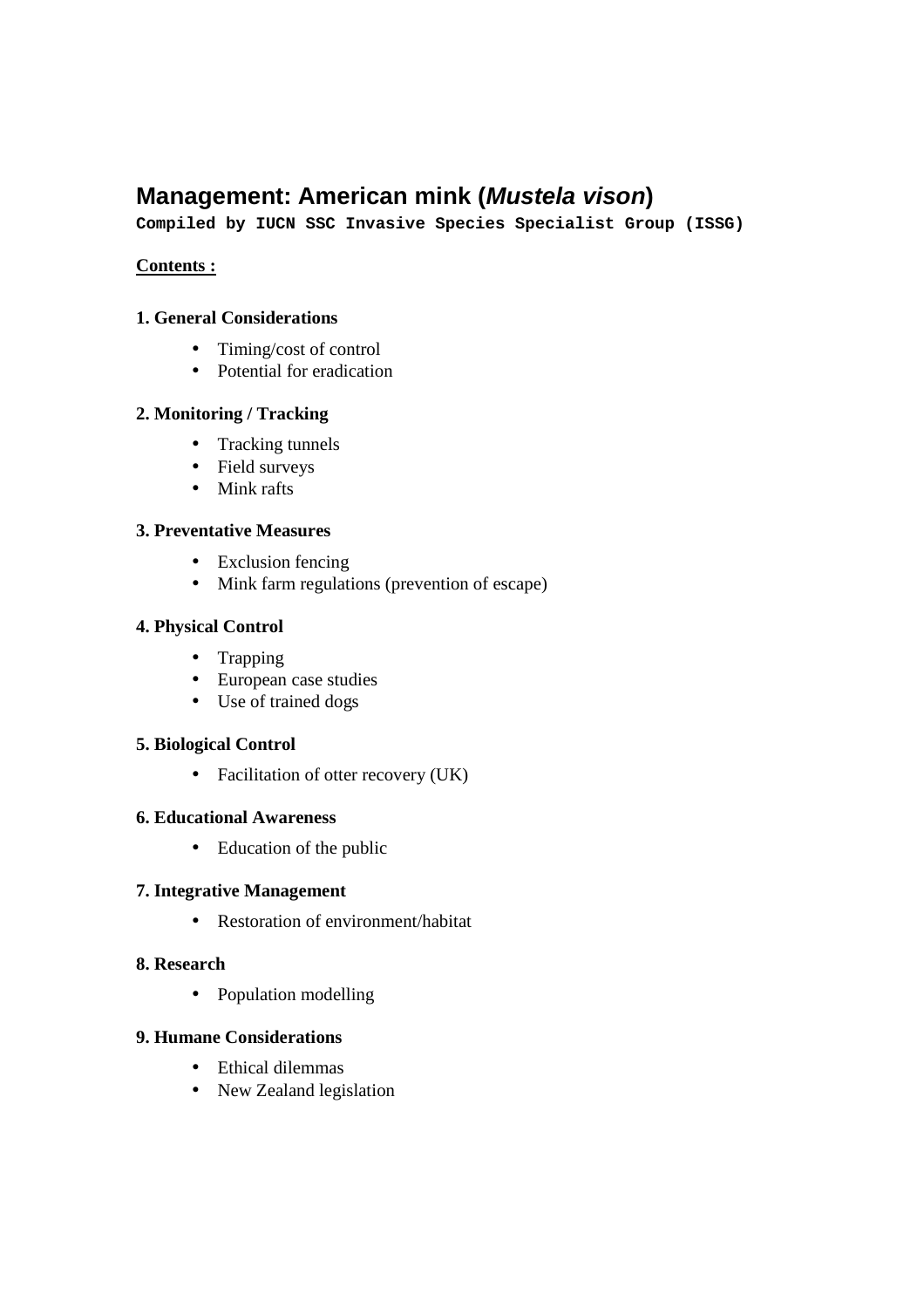#### **1. General Considerations**

Amongst the measures to reduce the impact of the American mink on native biodiversity, mink control has been identified as an essential tool by the UK National Species Action Plan (Bonesi 2007). However, in some cases mink populations, after increasing rapidly and steadily, for some reason begin to suddenly decline (as in Sweden in the 1990s) effectively eliminating the need for control measures (Josefsson and Andersson 2001). The desirability of long-term control of mink populations depends on how ecologically effective control would be. Macdonald and colleagues (Undated) summarise the factors likely to influence management decisions as follows: humaneness, safety (to people and to non-target species), control aims, number of people involved, number of animals killed, alternatives, effectiveness, quality of information available and public perceptions.

Some questions managers should ask include: "Can control can be achieved? Will the effects be long term? What will it cost? How will animal welfare be considered?" (Reynolds Short and Leigh 2004). Another pertinent question is "Can eradication be achieved?" The population size of introduced American mink in some countries is so large that eradication is considered impossible (due to re-invasion from neighbouring countries or from fur farms) (CCS Undated). For example, the extent to which mink have now colonised the United Kingdom would mean that it is almost inconceivable that a wholesale eradication programme would be a viable option on the UK mainland as a whole (unless some biological method can be developed) (Mundy 2000). However, successful mink eradication has occurred on some islands where re-invasion is easier to control. For example, a Scottish campaign aims to eradicate American mink from part of a 2800 km2 archipelago off the west coast of Scotland and is planned to last 5 years and cost GB£ 1.65 million (in part funded by EU LIFE) (Moore Roy and Helyar 2003). It is the largest eradication campaign in the United Kingdom since the successful coypu (*Myocastor coypus*) eradication of the 1980s (Gosling and Baker 1989, in Moore Roy and Helyar 2003). The campaign aims to protect ground-nesting birds, which are vulnerable to mink predation, and has been successful to date (with over 220 mink caught and positive responses in native wildlife). Other countries are also addressing the feasibility of carrying out eradication schemes (Moore Roy and Helyar 2003). Where eradication is not feasible, it may be best to concentrate mink control in areas of high ecological value.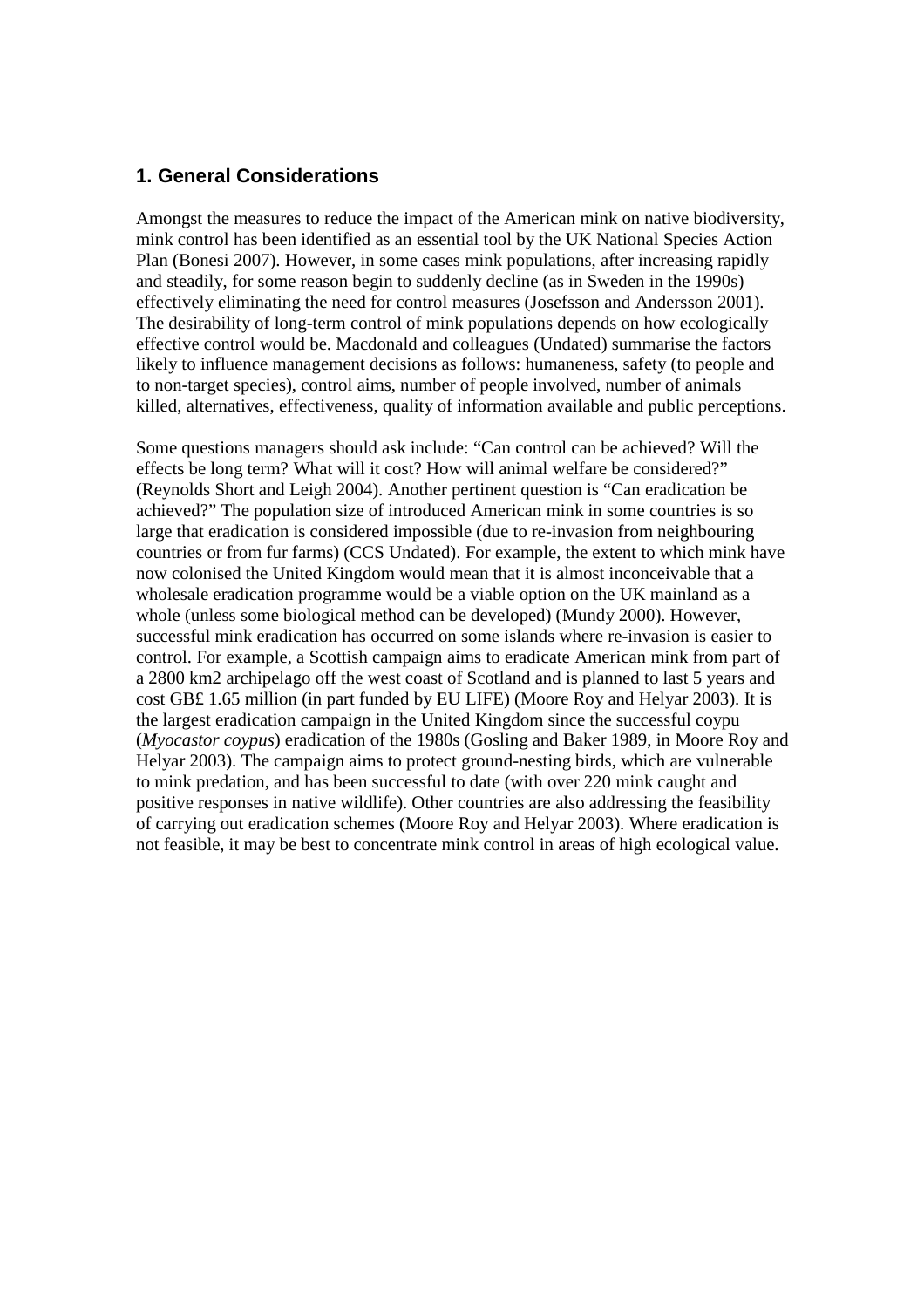# **2. Monitoring / Tracking**

Detailed knowledge of American mink population size and distribution is lacking for most countries in which the mink has established. In the United Kingdom, mink are widespread along waterways and around the coast and the population size has been estimated at 110,000 (JNCC). Monitoring mustelid abundance is a way of determining the need for control in any given area and perhaps preventing incursions in new regions. Conservation managers and researchers at mainland sites throughout New Zealand now commonly use tracking tunnels as a method of indexing rodent and mustelid abundance (Gillies and Williams Unpub.). Data on this elusive species may be gathered through field surveys for signs such as footprints, droppings (Bonesi 2007) and hairs and using DNA based technology (see *8. Research*). Data gathered from field signs can be used to estimate the distribution and abundance of mammals (Bonesi 2007).

The use of rafts has the benefits of a reduced need for manpower, increased trapping efficiency, reduced non-target captures and reduced number of traps (Reynolds Short and Leigh 2004). It should be noted that in areas where polecats are present mink tracks recorded in tracking tunnels or rafts may not be distinguishable from polecat tracks (The Game Conservancy Trust Undated). For more information on mink rafts please see: http://www.defra.gov.uk/wildlife-countryside/vertebrates/reports/minkraftleaflet.pdf.

## **3. Preventative Measures**

Exclusion fencing may be effective in areas of conservation importance. Various types of repellent may also be used (Baker and Macdonald 1999, in Macdonald and Harrington, 2003). Another preventative methodology is used in Denmark, where mink farming is still carried out, and the government places restrictions on farmers to minimise farm escapes.

# **4. Physical Control**

A number of physical methods can be employed in mink control including rifle use (by day), shotgun use, live-trap and shooting, kill-trapping, snares and use of dogs (foot packs or terriers) (Macdonald *et al*. Undated; Kirkwood 2005). Trapping is one of the most effective methods, however, the expense of a large scale operation may be prohibitive, particularly in countries such as the United Kingdom where traps must be checked every day according to the law (Mundy 2000). Where native mustelids live, live trapping and selective killing may be necessary to prevent any harm to native wildlife. Strategies to improve trapping efficiency and limit risk to non-target species include, (i) weeding out irrelevant trap sites, and (ii) limiting deployment time to 10 days (Reynolds *et al*., in prep, in Kirkwood 2005). Mink trapping is a little unusual in that the habitat (riparian corridor) along which most females can be found is easily definable (Kirkwood 2005). However, trapping is not 100% reliable and individual animals may show a marked reluctance to enter traps, particularly females (Mundy 2000).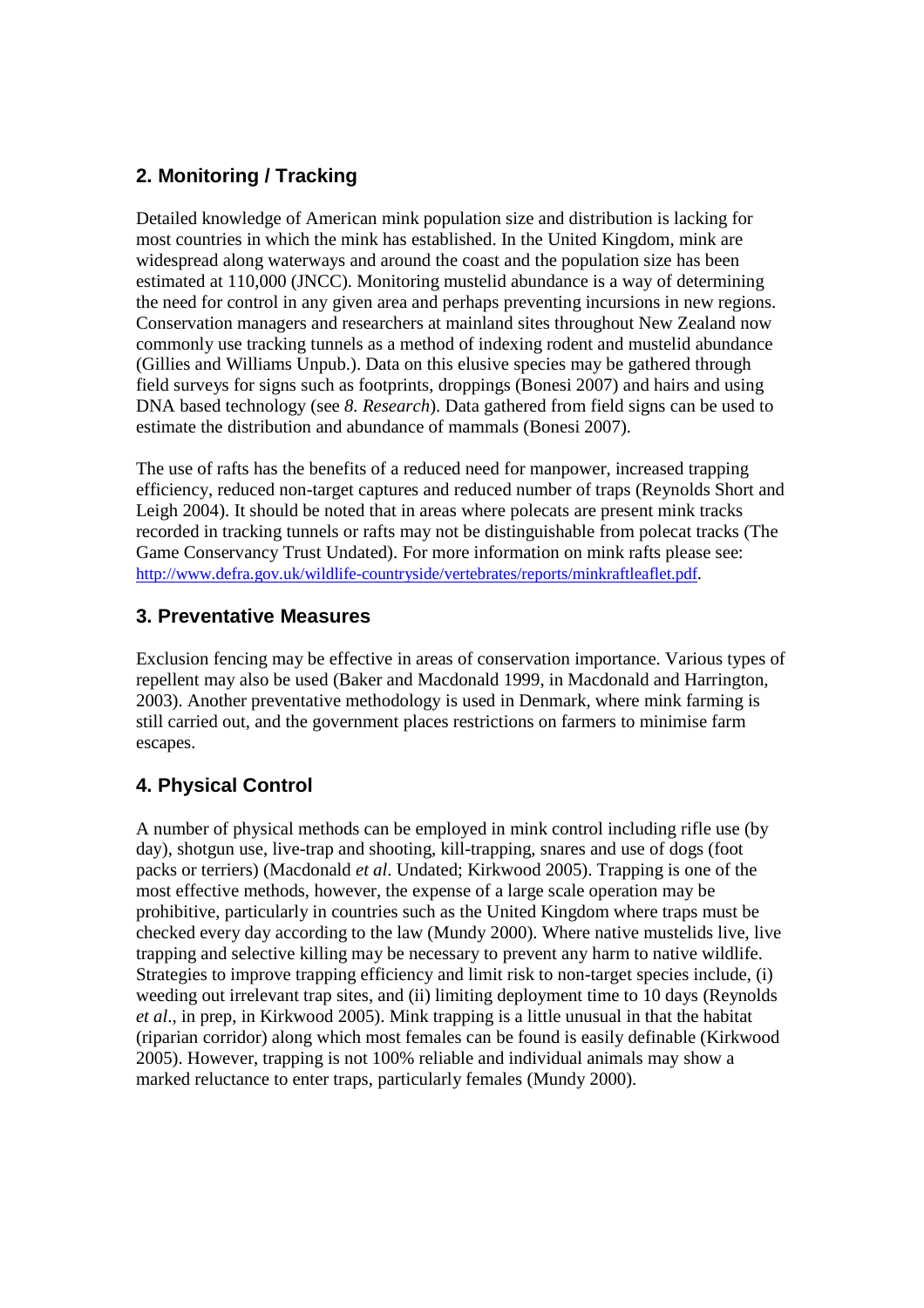Mink trapping has been employed successfully in Belarus and in the eradication of mink from Hiiumaa Island in Estonia (Macdonald and Harrington 2003). It is also being used in the mink control project currently underway in the Western Isles in Scotland. Here, trappers use bait containing mink scent glands, as an effective way to lure mink (Hebridean Mink Project 2004). Such methods work because mink, like other mustelids, communicate via scent deposition. Dead rats may also be used as bait.

Other factors to consider when trapping are: the need to target juveniles or sub-adults ( it has been found that to significantly impact mink populations 60% of mink caught should be juveniles or sub-adults) and the timing of mink control (culling at the end of summer is usually a waste of effort). In the United Kingdom breeding females should be targeted between January and April (Macdonald and Strachan 1999, in Macdonald *et al*., Undated).

In Finland a mink control programme used dogs to locate and air-blast mink dens. Trained dogs were also utilised in the United Kingdom in annual mink hunts before the use of hunting dogs was made illegal (Mundy 2000). In fact, specially trained dogs under the supervision of the Government, local authorities and the University of Reykjavik carry out mink control in Iceland. Dogs are used to find minks, which are then dug out and dispatched humanely. Live trapping (once used to protect local farms where ducks are farmed for their down) is now considered ineffective in comparison to dog use, which doesn't rely on random methods (Mundy 2000). However, evidence has been found that hunting with hounds in the United Kingdom had no effect on mink population size (based on a population model study by Macdonald *et al*. Undated).

# **5. Biological Control**

Animal welfare is an important factor in the selection process for possible biological control options. For example, native predators may assist in mink control. This could involve encouraging populations of European otter (*Lutra lutra*) and European polecat (*Mustela putorius*) or rabbit (*Oryctolagus cuniculus*). There is evidence to suggest otters are hostile towards mink and facilitation of otter recovery could be an important component of mink control in the United Kingdom and other parts of Europe (Macdonald and Harrington 2003).

## **6. Educational Awareness**

A high level of trapping is required in Harris (Western Isles, Scotland) to remove remnant mink populations and members of the public are asked to report any mink sightings to the Hebridean Mink Project. Similar public education may also be necessary for mink control projects to inform people about the negative impacts of mustelid species on native bird life and encourage support for the project.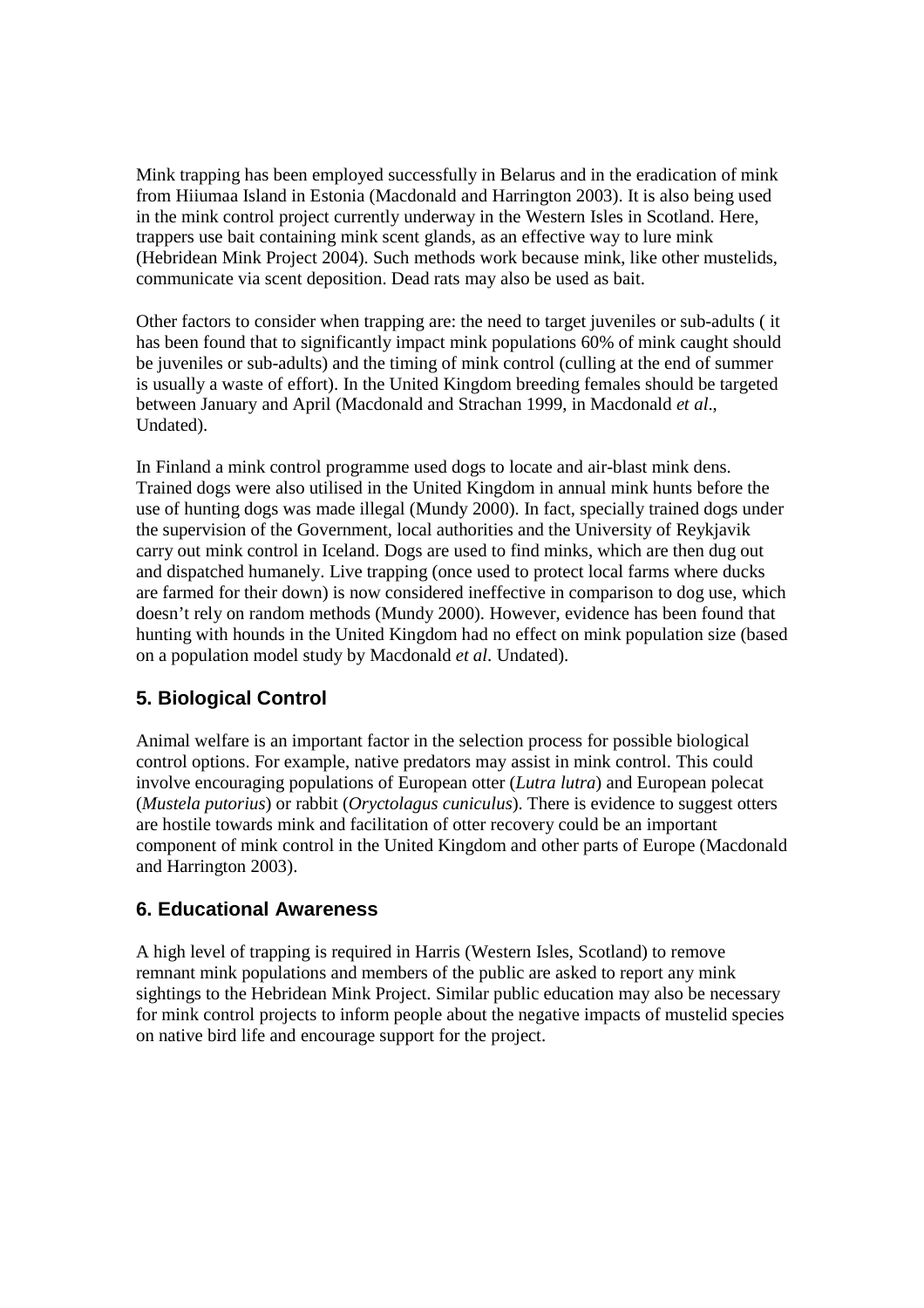# **7. Integrated Management**

A holistic approach to mink management could involve mink removal, habitat restoration and the recovery of native competitors (Macdonald and Harrington 2003). Habitat restoration in conjunction with mink control allows native and threatened species a chance of recovery (Macdonald and Harrington 2003). Monitoring local bird species, such as terns, can be incorporated into a mink control project as a measure of project success. For example, several mink control projects are aimed at reducing mink numbers but also at increasing and protecting native bird species. The Hebridean Mink Project aims to protect ground nesting birds from the negative impacts of mink, including terns (*Sterna paradisaea*, *S. hirundo* and *S. albifrons*), the red and black-throated divers (*Gavia stellata* and *G. arctica*), corncrake (*Crex crex*), dunlin (*Calidris alpina*) and the ringed plover (Moore Roy and Helyar 2003). Monitoring of terns is underway in the area (Hebridean Mink Project 2006). Recently in Ireland a pilot mink control project has been funded to control mink on Lough Mask with the aim of protecting breeding gull colonies (The Heritage Council 2007).

Bonesi (2007) is currently developing a management strategy for the American mink in Italy using an integrated approach that involves modelling the spread of the mink, assessing the economic and biodiversity impacts and assessing the perceptions of the civil society toward the problem. This project is carried out at the University of Trieste in Italy.

## **8. Research**

Research into differentiating mustelid hairs by light microscopy on the basis of cuticular and medullary patterns of guard hairs has been conducted by González-Esteban, Villate and Irizar (2006). This could aid monitoring programmes for both the introduced American mink and the threatened European mink (*Mustela lutreola*). Alternatively, current research is beginning to focus more on noninvasive genetic sampling techniques, which provide great potential wildlife management (Waits and Paetkaud 2005). DNA can be obtained from a variety of sources (including hair, feces and urine) without observing the animals directly and these samples can then be used to identify the presence of species which are elusive, such as the mink (Waits and Paetkaud 2005). Restriction enzyme-based techniques have been developed to differentiate mtDNA of otter (*Lutra lutra*), American mink (*Mustel vison*), and polecat (*Mustela putoris*) in Europe (Hansen and Jacoben 1999, in Waits and Paetkaud 2005).

Bonesi (2007) is working on a model of mink control to be used as the foundation for planning a strategy of mink control in the UK. The kind of model being used is known as a 'spatially explicit population model', which means that the population dynamics of minks in real area can be simulated. This project is carried out as a collaboration between the University of Newcastle (CLSM directed by Steve Rushton) and WildCRU at Oxford University (Bonesi 2007).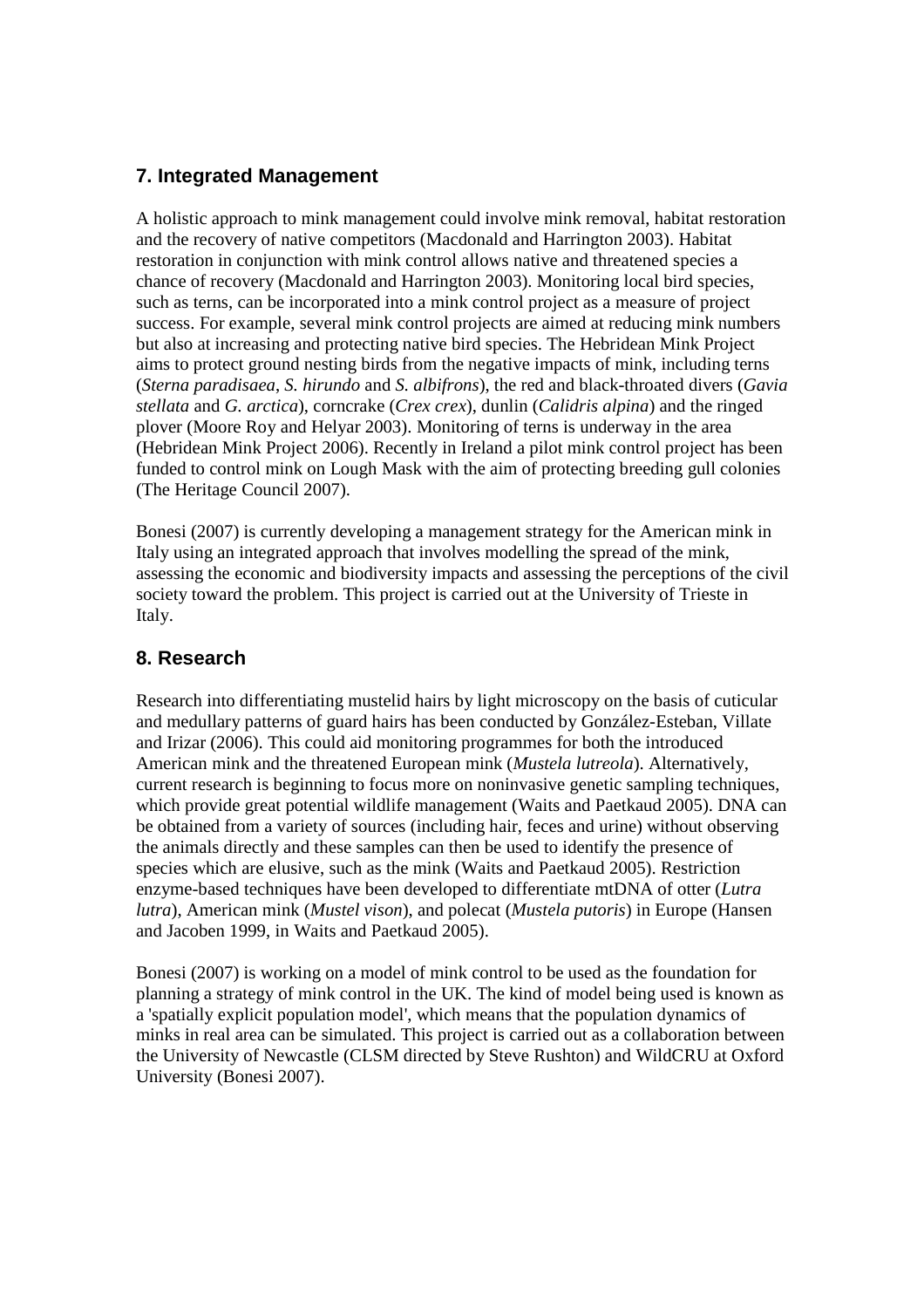### **9. Ethical Considerations**

Mink are cute animals. Many people are horrified at the thought of killing these animals. This poses an ethical dilemma. Sometimes certain values must be compromised in order to preserve other values such as the conservation of the environment. Whatever ones' views on this issue, there is one thing everyone should agree about: if an animal is to be killed it should be done humanely and, if possible, expertly. Some of the trapping methods discussed in the literature are probably far from humane and more research needs to be conducted in this area. For example, kill traps have been assessed against the specifications that target animals must be rendered unconscious within three minutes, and results indicate that most kill traps currently in use fail the test (NAWAC 2000, in Warburton and Connor 2004). Any planned mink control project should endeavour to gain public support through educational means (eg: informing the public about the negative impacts of mink on native bird life). They should also be based around firm humane guidelines and legal methods of disposing of the animals.

Under New Zealand legislation a non-target species must be killed as quickly and humanely as possible. Animals must only be captured and killed in ways that fulfil legal obligations under the Animal Welfare Act 1999 (New Zealand) (Ragg and Clapperton 2004). See www.maf.govt.nz/biosecurity/animal-welfare act to download a guide to the Animal Welfare Act. For further legislation for pest control in New Zealand, Australia, Europe and the United Kingdom please see Littin and Mellor (2005). Tthis document can be downloaded from: https://www.oie.int/eng/publicat/rt/2402/PDF/littin767-782.pdf.

Furthermore, before any animal-research projects can proceed (eg: captive trials to determine the toxicity of poisons, the efficacy of fertility control agents, and welfare impacts of poisons and traps) in New Zealand they must receive approval from institutional Animal Ethics Committees (AECs) (Warburton and Connor 2004). This is usually done by assessing the ethical cost to the experimental animals (ie: pain and suffering) in relation to the end benefits of the study (i.e. biodiversity conservation and control of zoonoses) (Warburton and Connor 2004). However, it must be noted that this process is often only achieved with vague benefits being provided (eg: to develop more cost-effective protection of an endangered species), and weighed against equally vague costs to welfare, as it is a difficult and subjective task to evaluate and quantify the costs and benefits in these situations (Warburton and Connor 2004).

For more discussion on this issue topic please read Littin and Mellor (2005) *Strategic Animal Welfare Issues: Ethical and Animal Welfare Issues Arising From the Killing of Wildlife for Disease Control and Environmental Reasons,* which can be accessed from: https://www.oie.int/eng/publicat/rt/2402/PDF/littin767-782.pdf.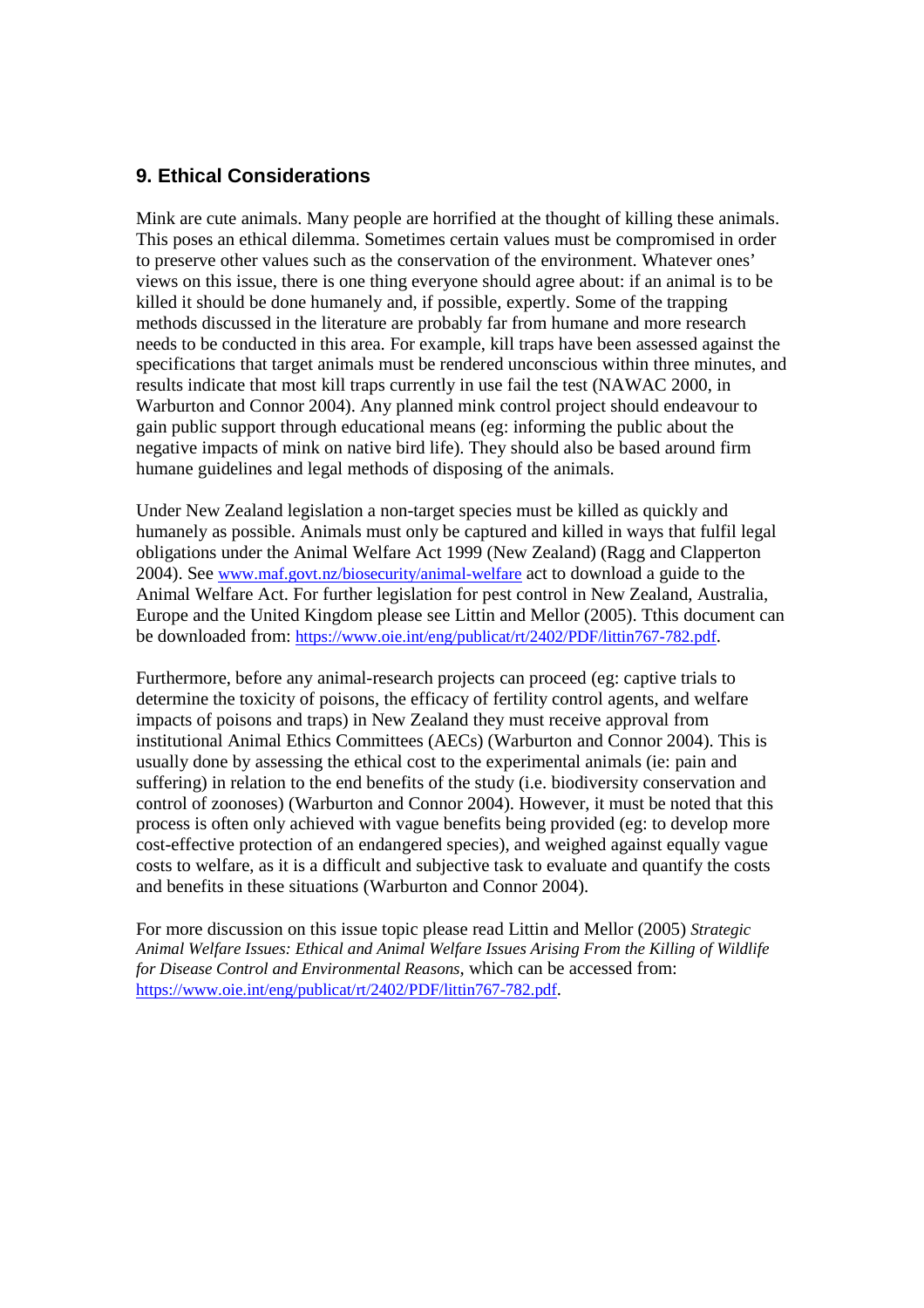#### **References**

Bonesi, L. 2007. *University of Oxford > Department of Zoology > People > Laura Bonesi.* Wildlife Conservation Research Unit and Oxford University. [Accessed 15 March 2007, from: http://www.wildcru.org/aboutus/people/bonesi.htm]

Centre for Conservation Science (CCS). Undated. *Control of North American Mink Outside Their Native Range.* [Accessed 19 April 2006, from: http://www.ccs.st-and.ac.uk/mink.php]

Gillies, C. and Williams, D. Undated. *Using Tracking Tunnels to Monitor Rodents and Mustelids.* Department of Conservation. Unpublished.

González-Esteban, J., Villate, I. and Irizar, I. 2006. Differentiating Hair Samples of the European Mink (*Mustela lutreola*), the American Mink (*Mustela vison*) and the European polecat (*Mustela putorius*) Using Light Microscopy [Abstract], *Journal of Zoology 270* (3). [Accessed 15 March 2007, from Blackwell Synergy online database]

Hebridean Mink Project. 2004. *Bulletin February 2004.* [Accessed 15 March 2007, from: http://www.snh.org.uk/pdfs/scottish/wisles/minkblfeb04.pdf]

Hebridean Mink Project 2006. *Bulletin February 2006.* [Accessed 15 March 2007, from: http://www.snh.org.uk/pdfs/scottish/wisles/minkfeb06.pdf]

Josefsson M. and Andersson, B. 2001. The Environmental Consequences of Alien Species in the Swedish Lakes Mälaren, Hjälmaren, Vänern and Vättern, *AMBIO: A Journal of the Human Environment 30* (8): 514–521. [Accessed 15 March 2007, from BioOne online database]

Kirkwood, J.K. 2005. *Report of the Independent Working Group on Snares.* [Accessed 15 March 2007, from: http://www.defra.gov.uk/wildlife-countryside/vertebrates/snares/pdf/iwgs-report.pdf]

Littin, K.E. and Mellor, D.J. 2005. Strategic Animal Welfare Issues: Ethical and Animal Welfare Issues Arising From the Killing of Wildlife for Disease Control and Environmental Reasons, *Rev. sci. tech. Off. int. Epiz. 24* (2): 767-782. [Accessed 18 March 2007, from: https://www.oie.int/eng/publicat/rt/2402/PDF/littin767-782.pdf]

Macdonald, D.W., Tattersall, F.H., Johnson, P.J., Carbone, C., Reynolds, J.C., Langbein, J., Rushton, S.P. and Shirley, M.D.F. Undated. *Management and Control of Populations of Foxes, Deer, Hares, and Mink in England and Wales, and the Impact of Hunting With Dogs.* 

MacDonald, D.W. and Harrington, L.A. 2003. The American Mink: the Triumph and Tragedy of Adaptation out of Context. *New Zealand Journal of Zoology 30*: 421-441. [Accessed 15 March 2007, from: http://www.rsnz.org/publish/nzjz/2003/033.php]

Moore, N.P., Roy, S.S. and Helyar, A. 2003. Mink (*Mustela vison*) eradication to protect ground-nesting birds in the Western Isles, Scotland, United Kingdom, *New Zealand Journal of Zoology 30*: 443-452. [Accessed 12 April 2005, from: http://www.rsnz.org/publish/nzjz/2003/034.pdf ]

Mundy, M.M. 2000. *Submission on Mink Hunting by Mark Miller Mundy.*[Accessed 15 March 2007, from: http://www.huntinginquiry.gov.uk/evidence/markmillermundy-mink.htm]

Ragg, J.R. and Clapperton, B.K. 2004. *Ferret Control Manual. (Prepared for: Animal Health Board, Wellington).* [Accessed 18 March 2007, from: http://www.ahb.org.nz/NR/rdonlyres/D86FEEE4-FA9C-4F1D-A6EC-6F519015D001/114/R80596FerretControlManual.pdf]